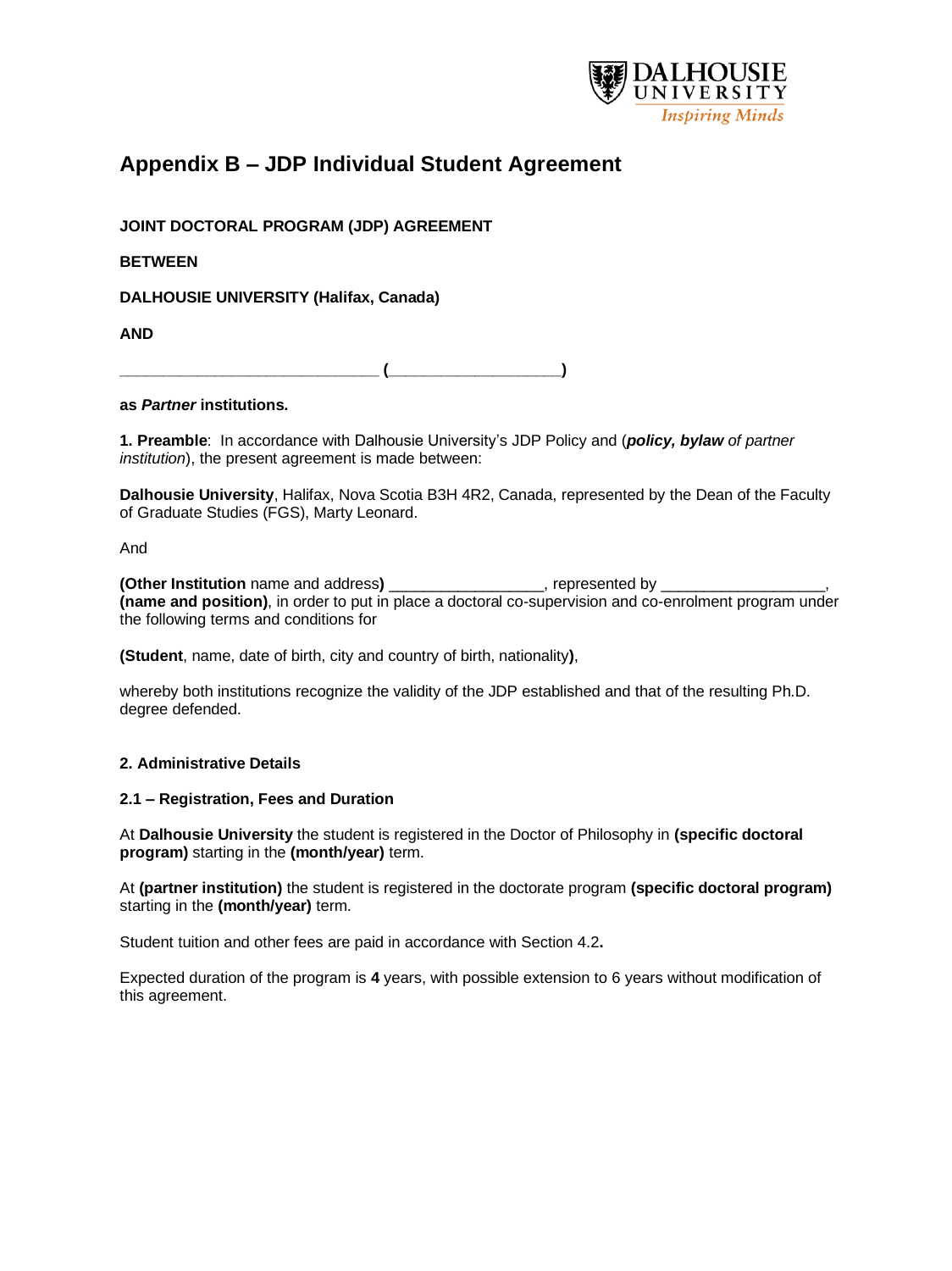#### **2.2 – Thesis Topic and Placement Periods/Residency**

**Thesis topic at time of entry into the program. Changes to this topic does not require modification of this agreement provided it continues to occur within the current programs of study:** \_\_\_\_\_\_\_\_\_\_\_\_\_\_\_\_\_\_\_\_\_\_\_\_\_\_\_\_\_\_\_\_\_\_\_\_\_\_\_\_\_\_\_\_\_\_\_\_\_\_\_\_\_\_\_\_\_\_\_\_\_\_\_\_\_\_\_\_\_\_\_\_\_\_

\_\_\_\_\_\_\_\_\_\_\_\_\_\_\_\_\_\_\_\_\_\_\_\_\_\_\_\_\_\_\_\_\_\_\_\_\_\_\_\_\_\_\_\_\_\_\_\_\_\_\_\_\_\_\_\_\_\_\_\_\_\_\_\_\_\_\_\_\_\_\_\_\_\_

#### **Placement Periods/Residency:**

Indicate the Term/Year and mark the expected location of residency. Update years/terms and add rows as needed.

| Locations of Residence: |        |            |            |  |  |
|-------------------------|--------|------------|------------|--|--|
| Year                    | Term   | Dalhousie  | Partner    |  |  |
|                         |        | University | University |  |  |
| 2019                    | Fall   |            |            |  |  |
| 2020                    | Winter |            |            |  |  |
| 2020                    | Summer |            |            |  |  |
| 2020                    | Fall   |            |            |  |  |
| 2021                    | Winter |            |            |  |  |
| 2021                    | Summer |            |            |  |  |
| 2021                    | Fall   |            |            |  |  |
| 2022                    | Winter |            |            |  |  |
| 2022                    | Summer |            |            |  |  |
| 2022                    | Fall   |            |            |  |  |
| 2023                    | Winter |            |            |  |  |
| 2023                    | Summer |            |            |  |  |

|  |  |  | Notes: 1. Fall = September - December; Winter = January - April; Summer = May - August. |  |
|--|--|--|-----------------------------------------------------------------------------------------|--|
|  |  |  |                                                                                         |  |

2. Minimum residency in each institution is three terms.

| Example: |        |                   |                   |  |  |  |
|----------|--------|-------------------|-------------------|--|--|--|
| Year     | Term   | <b>Dalhousie</b>  | Partner           |  |  |  |
|          |        | <b>University</b> | <b>University</b> |  |  |  |
| 2019     | Fall   |                   | X                 |  |  |  |
| 2020     | Winter |                   | X                 |  |  |  |
| 2020     | Summer |                   | X                 |  |  |  |
| 2020     | Fall   | X                 |                   |  |  |  |
| 2021     | Winter | X                 |                   |  |  |  |
| 2021     | Summer | X                 |                   |  |  |  |
| 2021     | Fall   | X                 |                   |  |  |  |
| 2022     | Winter | X                 |                   |  |  |  |
| 2022     | Summer |                   | X                 |  |  |  |
| 2022     | Fall   |                   | X                 |  |  |  |
| 2023     | Winter |                   | X                 |  |  |  |
| 2023     | Summer |                   | X                 |  |  |  |

# **2.3 - Health Coverage and Legal Liability**

Adequate coverage is ensured at each institution as follows:

- At Dalhousie University the student is covered by **the DSU International Health Plan which must be signed up for by the student in the terms they are physically present unless proof of alternative health coverage is available.** 

- At **(\_\_\_\_\_\_\_\_\_\_\_\_\_\_\_\_\_\_\_)** the student is covered by **(\_\_\_\_\_).**

Additional notes (if necessary): \_\_\_\_\_\_\_\_\_\_\_\_\_\_\_\_\_\_\_\_\_\_\_\_\_\_\_\_\_\_\_\_\_\_\_\_\_\_\_\_\_\_\_\_\_\_\_

# **3. Pedagogical Details**

# **3.1 – Thesis Supervisors and Existing Collaboration**

- At Dalhousie University the student is supervised by **(Professor name, department)**, and

- At **(other institution)** the student is supervised by **(Professor name, department)**,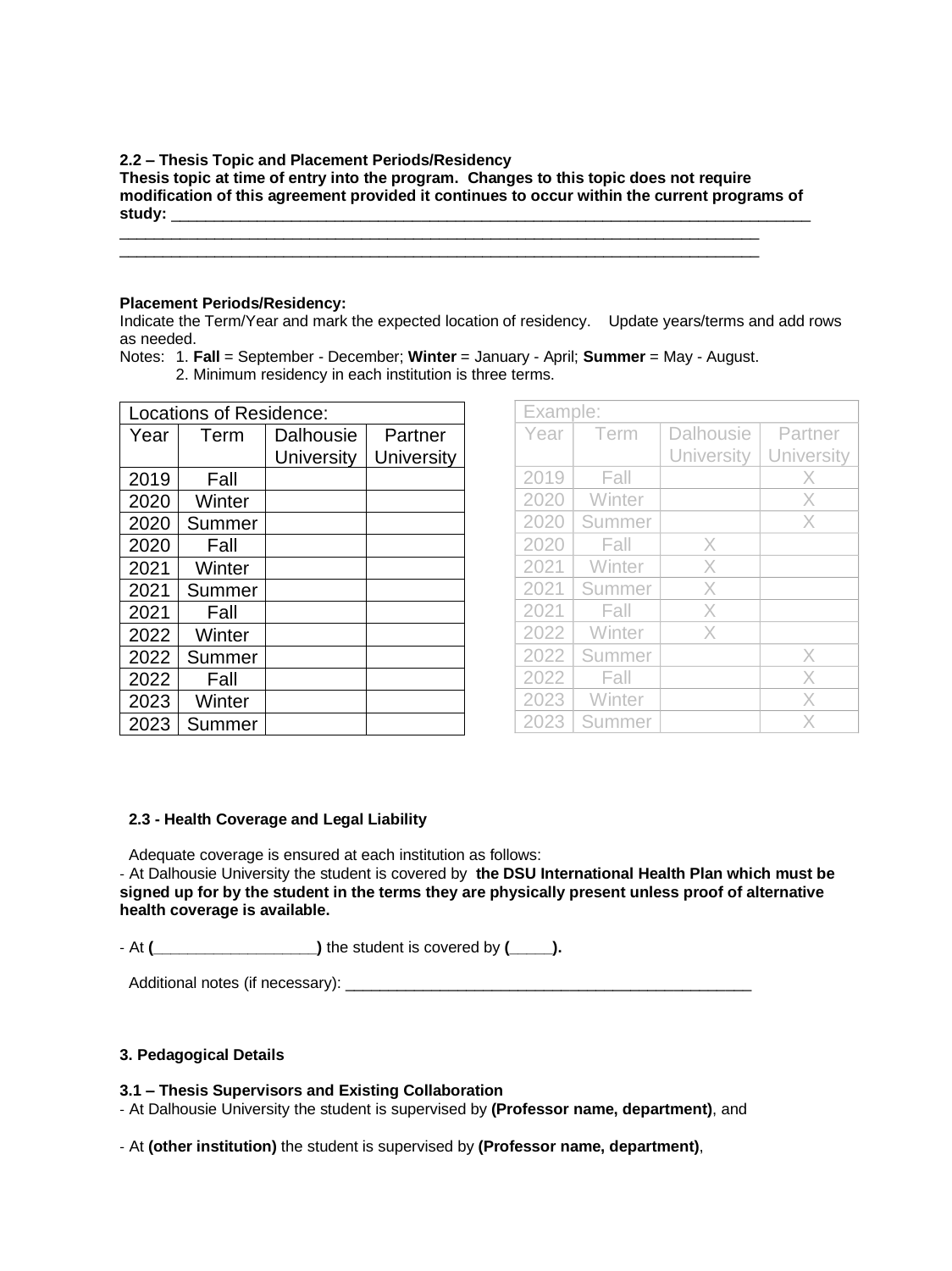who are committed to fulfilling their role as tutors to the doctoral student. They both exercise the responsibilities assigned to thesis or coursework supervisors in each country. If the co-supervisor does not yet hold Adjunct (FGS) membership status, an application must be submitted by the department requesting membership status to meet Dalhousie regulation requirements for PhD co-supervision.

# **3.2 - Doctoral Project**

Description of intended thesis project, recognizing this may change as the degree progresses (maximum 1 page, *attached*)

# **3.3 - Academic Plan**

**Description of activities (courses, seminars, comprehensive exams, thesis research, etc.) at each institution** *(This Plan cannot be altered without the consent of both universities, and must align with placement periods identified in Article 2)*

| <b>Dalhousie University</b> | <b>Partner University</b> |  |  |  |
|-----------------------------|---------------------------|--|--|--|
| Fall 20XX:                  | Fall 20XX:                |  |  |  |
| Winter 20XX:                | Winter 20XX:              |  |  |  |
| Summer 20XX:                | Summer 20XX:              |  |  |  |
| Fall 20XX:                  | Fall 20XX:                |  |  |  |
| Winter 20XX:                | Winter 20XX:              |  |  |  |
| Summer 20XX:                | Summer 20XX:              |  |  |  |
| <b>Fall 20XX:</b>           | Fall 20XX:                |  |  |  |
| Winter 20XX:                | Winter 20XX:              |  |  |  |
| Summer 20XX:                | Summer 20XX:              |  |  |  |
| Fall 20XX:                  | Fall 20XX:                |  |  |  |
| Winter 20XX:                | Winter 20XX:              |  |  |  |
| Summer 20XX:                | Summer 20XX:              |  |  |  |

**Note: A student may not leave a JDP without the permissions of the deans (or designates) of both signing universities.**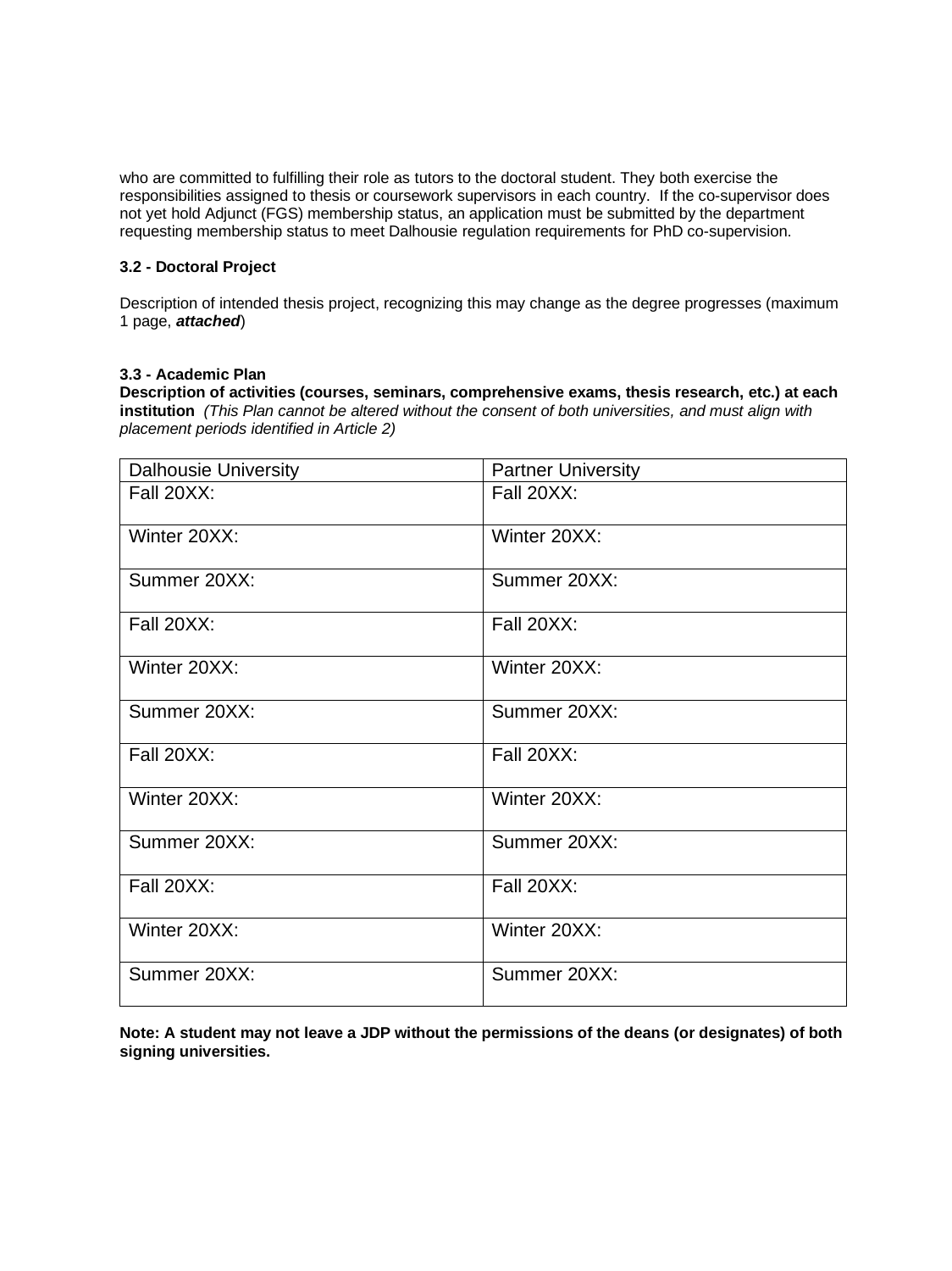# **3.4 – Thesis Manuscript and Oral Defence**

The thesis leads to a single oral defence, recognized by both participating institutions. The examining committee is appointed mutually by both participating institutions. The minimum examining committee will consist of:

- (1) \_\_\_\_\_\_\_\_\_\_\_\_\_\_\_\_\_\_\_\_\_\_ from \_\_\_\_\_\_\_\_\_\_\_\_\_\_\_\_\_\_\_\_\_\_\_\_\_\_\_\_\_ Co-supervisor from Dalhousie University, Co-supervisor
- (3) A Reader from Dalhousie University
- $(4)$  A Reader from
- (5) An External Examiner (external to both institutions)

The thesis defence will be held at **(\_\_\_\_\_\_\_\_\_\_\_\_\_\_\_\_\_\_\_\_)** during the expected duration of the program. The language of the thesis manuscript and the oral defence will be English.

\_\_\_\_\_\_\_\_\_\_\_\_\_\_\_\_\_\_\_\_\_\_\_\_\_\_\_\_\_\_\_\_\_\_\_\_\_\_\_\_\_\_\_\_\_\_\_\_\_\_\_\_\_\_\_\_\_\_\_\_\_\_\_\_\_\_\_\_\_\_\_\_\_\_\_\_\_

**Notes**: possible alternate language requirements of thesis summary:

#### **3.5 - Issuing of Parchments**

Upon a favourable verdict by the oral defence examining committee, **Dalhousie University** agrees to confer the title of "Doctor of Philosophy" to **(student name)** and to issue the corresponding degree (doctorate),

And **(other institution)** agrees to confer the title of " \_\_\_\_\_\_\_\_\_\_\_\_\_\_\_\_\_\_\_\_ " to **(student name)** and to issue the corresponding degree (doctorate).

The wording of each parchment will mention the partner institution and the JDP as the mode of study.

\_\_\_\_\_\_\_\_\_\_\_\_\_\_\_\_\_\_\_\_\_\_\_\_\_\_\_\_\_\_\_\_\_\_\_\_\_\_\_\_\_\_\_\_\_\_\_\_\_\_\_\_\_\_\_\_\_\_\_\_\_\_\_\_\_\_\_\_\_\_\_\_\_\_\_\_\_ \_\_\_\_\_\_\_\_\_\_\_\_\_\_\_\_\_\_\_\_\_\_\_\_\_\_\_\_\_\_\_\_\_\_\_\_\_\_\_\_\_\_\_\_\_\_\_\_\_\_\_\_\_\_\_\_\_\_\_\_\_\_\_\_\_\_\_\_\_\_\_\_\_\_\_\_\_ \_\_\_\_\_\_\_\_\_\_\_\_\_\_\_\_\_\_\_\_\_\_\_\_\_\_\_\_\_\_\_\_\_\_\_\_\_\_\_\_\_\_\_\_\_\_\_\_\_\_\_\_\_\_\_\_\_\_\_\_\_\_\_\_\_\_\_\_\_\_\_\_\_\_\_\_\_ \_\_\_\_\_\_\_\_\_\_\_\_\_\_\_\_\_\_\_\_\_\_\_\_\_\_\_\_\_\_\_\_\_\_\_\_\_\_\_\_\_\_\_\_\_\_\_\_\_\_\_\_\_\_\_\_\_\_\_\_\_\_\_\_\_\_\_\_\_\_\_\_\_\_\_\_\_ \_\_\_\_\_\_\_\_\_\_\_\_\_\_\_\_\_\_\_\_\_\_\_\_\_\_\_\_\_\_\_\_\_\_\_\_\_\_\_\_\_\_\_\_\_\_\_\_\_\_\_\_\_\_\_\_\_\_\_\_\_\_\_\_\_\_\_\_\_\_\_\_\_\_\_\_\_ \_\_\_\_\_\_\_\_\_\_\_\_\_\_\_\_\_\_\_\_\_\_\_\_\_\_\_\_\_\_\_\_\_\_\_\_\_\_\_\_\_\_\_\_\_\_\_\_\_\_\_\_\_\_\_\_\_\_\_\_\_\_\_\_\_\_\_\_\_\_\_\_\_\_\_\_\_ \_\_\_\_\_\_\_\_\_\_\_\_\_\_\_\_\_\_\_\_\_\_\_\_\_\_\_\_\_\_\_\_\_\_\_\_\_\_\_\_\_\_\_\_\_\_\_\_\_\_\_\_\_\_\_\_\_\_\_\_\_\_\_\_\_\_\_\_\_\_\_\_\_\_\_\_\_ \_\_\_\_\_\_\_\_\_\_\_\_\_\_\_\_\_\_\_\_\_\_\_\_\_\_\_\_\_\_\_\_\_\_\_\_\_\_\_\_\_\_\_\_\_\_\_\_\_\_\_\_\_\_\_\_\_\_\_\_\_\_\_\_\_\_\_\_\_\_\_\_\_\_\_\_\_ \_\_\_\_\_\_\_\_\_\_\_\_\_\_\_\_\_\_\_\_\_\_\_\_\_\_\_\_\_\_\_\_\_\_\_\_\_\_\_\_\_\_\_\_\_\_\_\_\_\_\_\_\_\_\_\_\_\_\_\_\_\_\_\_\_\_\_\_\_\_\_\_\_\_\_\_\_  $\_$  ,  $\_$  ,  $\_$  ,  $\_$  ,  $\_$  ,  $\_$  ,  $\_$  ,  $\_$  ,  $\_$  ,  $\_$  ,  $\_$  ,  $\_$  ,  $\_$  ,  $\_$  ,  $\_$  ,  $\_$  ,  $\_$  ,  $\_$  ,  $\_$  ,  $\_$ 

# **Article 9 - Submission, Description and Reproduction of the Thesis**

These will comply with the regulations in effect at each institution.

# **4. Other Aspects**

#### **4.1 - Details of student funding:**

**Note that a JDP student is considered a student at both partner institutions and thus allowed to apply for all appropriate forms of financial aid open to a student enrolled at each institution (while accounting for national origin/citizenship/residency, if relevant).**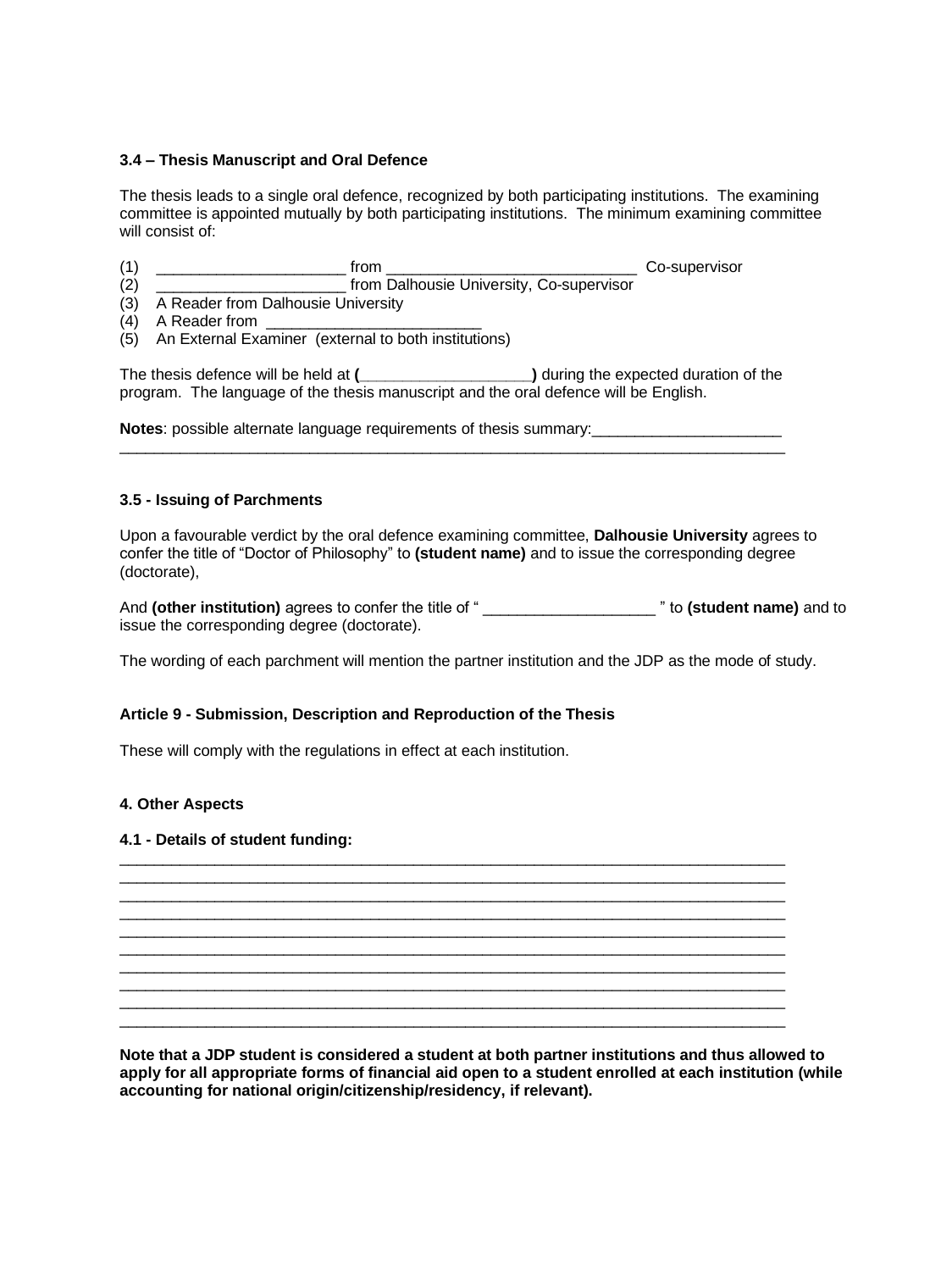# **4.2 - Fee/Tuition plan for a JDP student between \_\_(partner)\_\_\_ and Dalhousie U.**

Notes for students in residence at Dalhousie:

PhD students are assessed the normal PhD tuition for their program of study in each term they are physically in residence at Dalhousie University. In terms where they are at the partner university, a nominal Off-campus Student fee is assessed to maintain basic service access and student records.

Note that the following sequence is only a suggestion reflecting the example residency schedule in Section 2.2, and should be adapted to the specific course of study.

|      |        | <b>Location of Residency</b> |                   | Fees/Tuition                  |                               |  |  |
|------|--------|------------------------------|-------------------|-------------------------------|-------------------------------|--|--|
| Year | Term   | Dalhousie                    | Partner           | <b>Dalhousie University</b>   | <b>Partner University</b>     |  |  |
|      |        | <b>University</b>            | <b>University</b> |                               |                               |  |  |
| 2019 | Fall   |                              | X                 | <b>Off-campus Student</b>     | <b>PhD Tuition &amp; Fees</b> |  |  |
|      |        |                              |                   | Fee                           |                               |  |  |
| 2020 | Winter |                              | X                 | <b>Off-campus Student</b>     | <b>PhD Tuition &amp; Fees</b> |  |  |
|      |        |                              |                   | Fee                           |                               |  |  |
| 2020 | Summer |                              | X                 | <b>Off-campus Student</b>     | <b>PhD Tuition &amp; Fees</b> |  |  |
|      |        |                              |                   | Fee                           |                               |  |  |
| 2020 | Fall   | $\sf X$                      |                   | <b>PhD Tuition &amp; Fees</b> | Institution                   |  |  |
|      |        |                              |                   |                               | Dependent                     |  |  |
| 2021 | Winter | X                            |                   | <b>PhD Tuition &amp; Fees</b> | Institution                   |  |  |
|      |        |                              |                   |                               | Dependent                     |  |  |
| 2021 | Summer | X                            |                   | <b>PhD Tuition &amp; Fees</b> | Institution                   |  |  |
|      |        |                              |                   |                               | Dependent                     |  |  |
| 2021 | Fall   | X                            |                   | <b>PhD Tuition &amp; Fees</b> | Institution                   |  |  |
|      |        |                              |                   |                               | Dependent                     |  |  |
| 2022 | Winter | X                            |                   | <b>PhD Tuition &amp; Fees</b> | Institution                   |  |  |
|      |        |                              |                   |                               | Dependent                     |  |  |
| 2022 | Summer |                              | $\sf X$           | <b>Off-campus Student</b>     | <b>PhD Tuition &amp; Fees</b> |  |  |
|      |        |                              |                   | Fee                           |                               |  |  |
| 2022 | Fall   |                              | X                 | <b>Off-campus Student</b>     | PhD Tuition & Fees            |  |  |
|      |        |                              |                   | Fee                           |                               |  |  |
| 2023 | Winter |                              | X                 | <b>Off-campus Student</b>     | <b>PhD Tuition &amp; Fees</b> |  |  |
|      |        |                              |                   | Fee                           |                               |  |  |
| 2023 | Summer |                              | $\sf X$           | <b>Off-campus Student</b>     | <b>PhD Tuition &amp; Fees</b> |  |  |
|      |        |                              |                   | Fee                           |                               |  |  |

At Dalhousie, tuition and fees are usually paid by the supervisor of the PhD, such that that person's explicit agreement is needed in each JDP case. Details of student funding must be included in section 4.1. Both Universities will attempt to provide adequate financial support to a JDP student, so that a student will not need to pay more fees than required for a "normal" PhD at either University. As a JDP student is enrolled in both institutions, a JDP student may apply for aid from both institutions simultaneously, subject to any restriction posed by either university's regulations. Note that residency restrictions may limit terms in which a student may receive financial aid from each institution.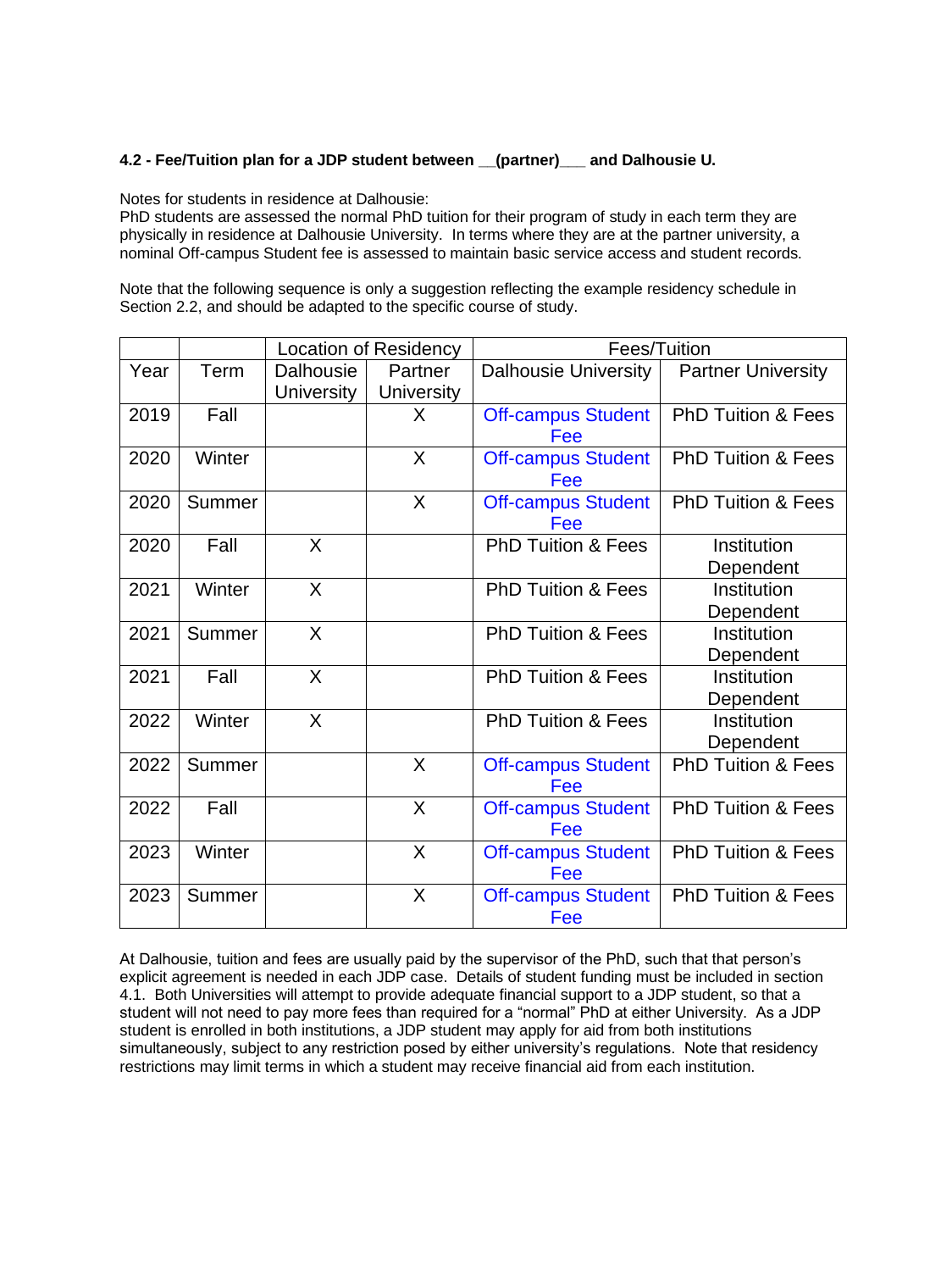# 4.3 - Intellectual property arrangements:

| __________ |  |  |  |  |           |
|------------|--|--|--|--|-----------|
|            |  |  |  |  | _________ |
|            |  |  |  |  |           |
|            |  |  |  |  |           |
|            |  |  |  |  |           |
|            |  |  |  |  |           |

# 4.4 - Qualifying, Comprehensive and Thesis Proposal Defence Examinations:

The student will be required to successfully complete the following intermediate exams during his/her study:

at <u>and the set of the set of the set of the set of the set of the set of the set of the set of the set of the<br>All the set of the set of the set of the set of the set of the set of the set of the set of the set of the set</u> <u>at a series of the series of the series of the series of the series of the series of the series of the series of the series of the series of the series of the series of the series of the series of the series of the series</u>

The total of such exams will not exceed the maximum administered to a student in a normal course of study.

# 4.5 - Additional matters:

<u> 1989 - Johann Stoff, deutscher Stoff, der Stoff, der Stoff, der Stoff, der Stoff, der Stoff, der Stoff, der S</u>